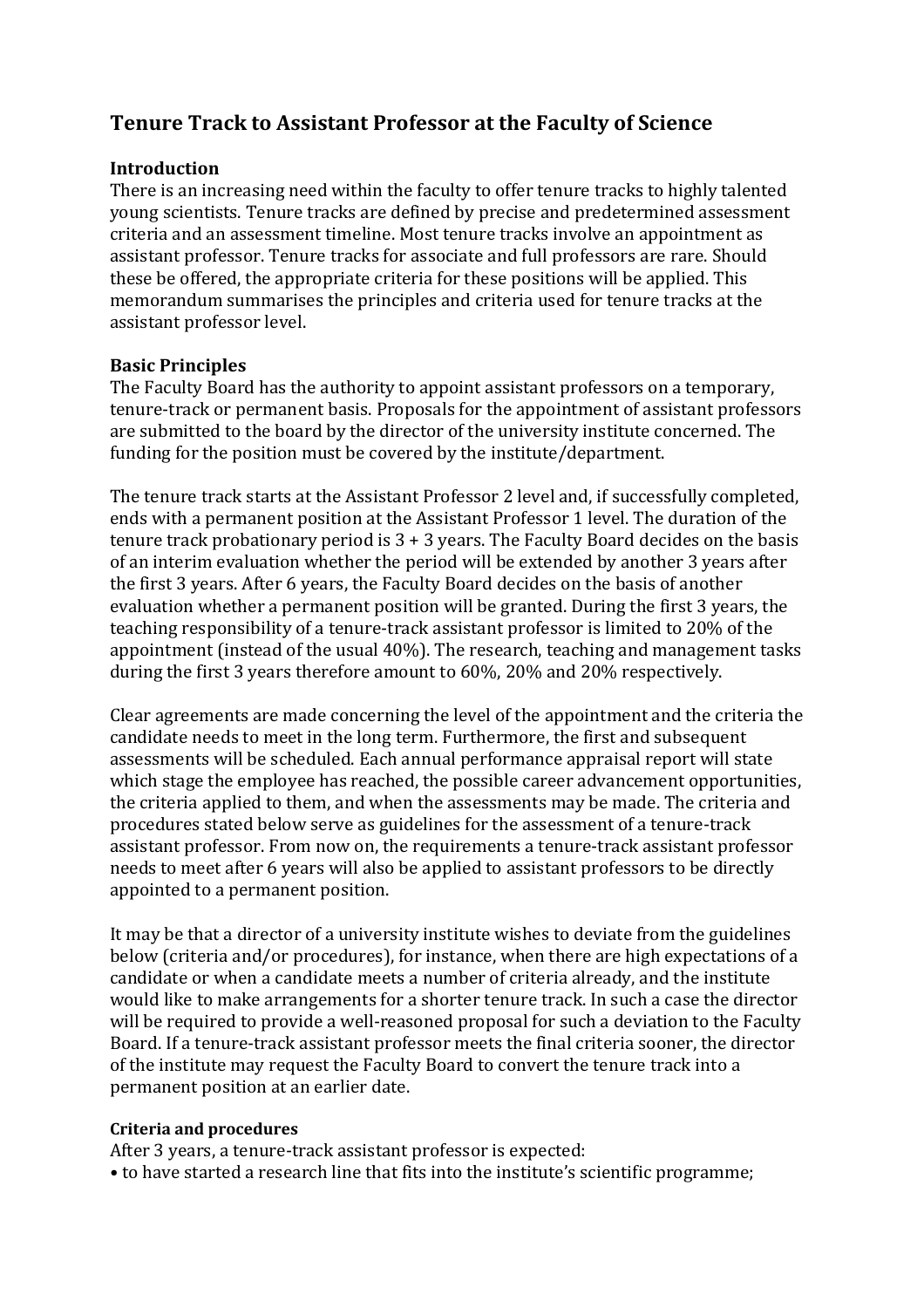• to have published an average of at least 3 scientific articles per year;

• to have acquired substantial funding (e.g. for a PhD student for 4 years or a postdoc researcher for 3 years);

• to have obtained the University Teaching Qualification;

• to have taught at least one course for which he/she had final responsibility and which received a rating of at least 6 on a scale of 1-10.

Within 32 months of the starting date of the tenure track an interim evaluation will be made on the basis of an information file (see Appendix). The director of the institute concerned should submit a proposal to the Faculty Board within 34 months of the starting date on the basis of this evaluation. If assessed positively by the board, the person's appointment as Assistant Professor 2 will be extended by 3 years. If assessed negatively, the person concerned will be helped to find another position on the labour market and the contract will end by operation of law.

After 6 years, a tenure-track assistant professor is expected:

• to have developed a research line with a clear vision for the future, which fits into the institute's scientific programme;

• to have supervised at least two PhD candidates, of whom at least one has produced an approved manuscript (within 48 months) and another is at least well into the second phase (phase following go/no go) of the doctoral research;

• to have published an average of 3 scientific articles per year;

• to have acquired substantial funding (e.g. for a PhD candidate for 4 years or a postdoc researcher for 3 years);

• to have at least 3 publications in journals in the top 10% of the SCI category concerned or incorporated into the proceedings of any of the top 10% conferences in his/her field; • to have built up national and international networks, as evidenced by, for example, invited lectures, membership of conference committees, scientific committees and/or editorial boards of scientific journals;

• to have societal impact and outreach, as evidenced by, for example, membership of advisory boards, contacts with social organisations, secondary schools and/or politics, public lectures, etc.;

• to have taught at least two courses for which he/she had final responsibility and which received a rating of at least 7 on a scale of 1-10.

Within 66 months of the starting date of the tenure track a final evaluation will be made on the basis of an updated information file (see Appendix). The director of the institute concerned should submit a proposal to the Faculty Board within 68 months of the starting date on the basis of this evaluation. If assessed positively by the board, the person concerned will be appointed as an assistance professor for an indefinite period of time. If assessed negatively, the person will be helped to find another position on the labour market and the contract will end by operation of law.